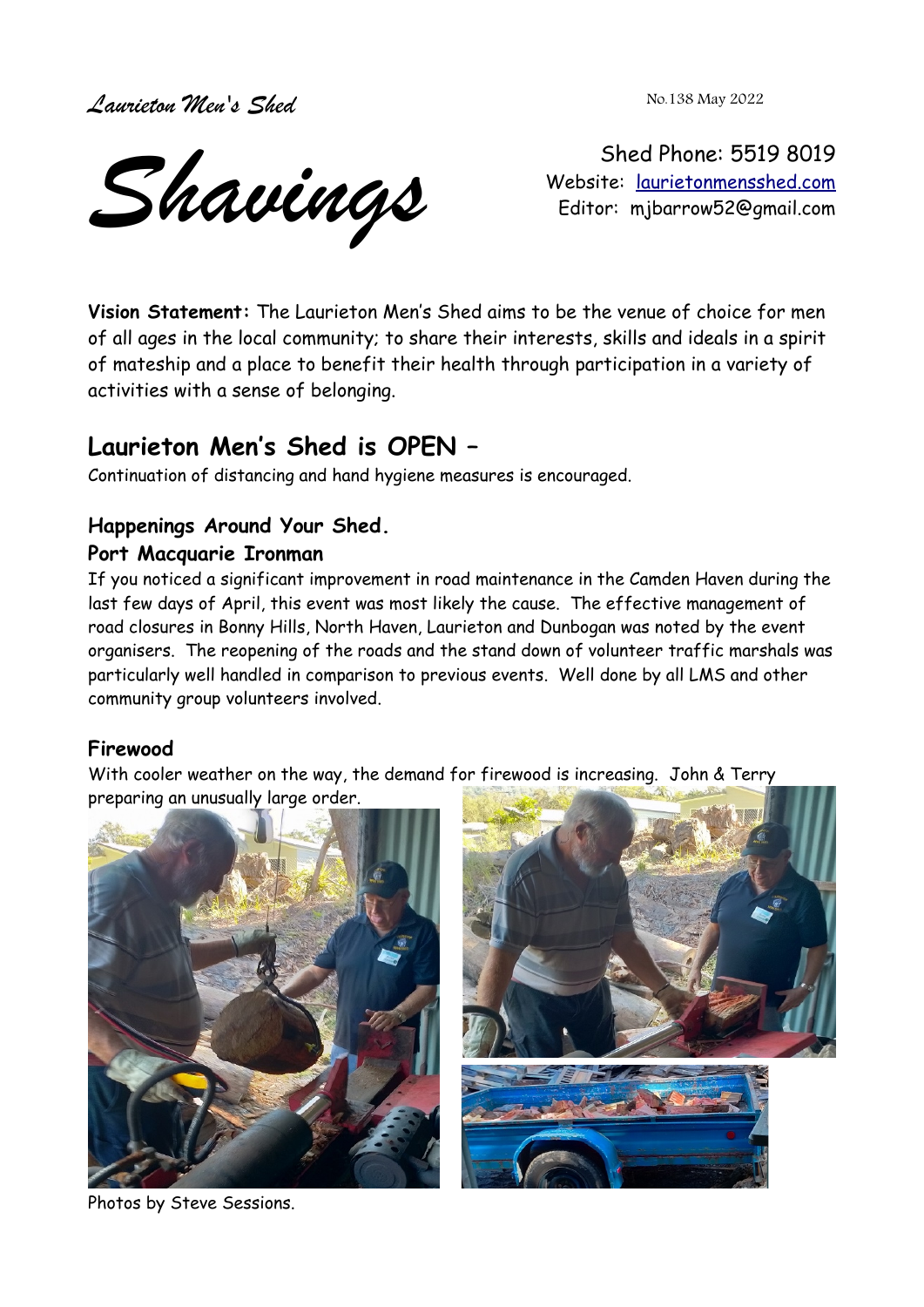**Honey:** Currently available \$10 per 1kg tub. Get in quick if you want some as there is unlikely to be any more for a few months after existing stock is sold.

#### **Reminder:**

### **Caravan/Trailer/Container/Boat Storage Fees.**

Fees will increase from \$7.50 to \$10.00 per week, commencing Monday 4th July 2022.

# **Coming Events**

#### **Choir Rehearsals**

9:00am Tuesday mornings. New members needed. Contact Graham King if you're interested.

#### **Computer Group.**

Meets on Thursdays (9am-12noon). Topics are variable. Having trouble with your PC, tablet, or mobile phone, come along and discuss your issue.

### **Raffles.**

Outside Coles Laurieton – 9:00am-3:00pm Thursday 19th May, 9th and 23rd June.

### **Riverwalk Market Sunday 15th May 8:00am-1:00pm**.

The monthly market is a major event for promoting the shed to the community. A relaxing time meeting locals and selling a few shed made and refurbished items.

#### **May General Meeting**

Tuesday 17th April 10:30am at the Shed, 164 Diamond Head Rd. Dunbogan.

### **LMS Monthly Social Afternoon (formerly P&C).**

Friday 20th May 12:00 midday until around 3:00pm. Nibbles, pizza and a drink for \$5. Additional drinks \$2 each. Please ensure your name is on the whiteboard, or email Scotty at [mensshedlaurieton@gmail.com](mailto:mensshedlaurieton@gmail.com) by Thursday 19th May, to ensure there is enough food to go around, and to minimise wastage.

#### **The Generation Gap...**

Recently, I went to McDonald's and I saw on the menu that you could have an order of 6, 9 or 12 Chicken McNuggets.

I asked for a half dozen nuggets.

'We don't have half dozen nuggets,' said the teenager at the counter.

'You don't?' I replied.

'We only have six, nine, or twelve,' was the reply.

'So I can't order a half dozen nuggets, but I can order six?'

'That's right.'

So I shook my head and ordered six McNuggets.